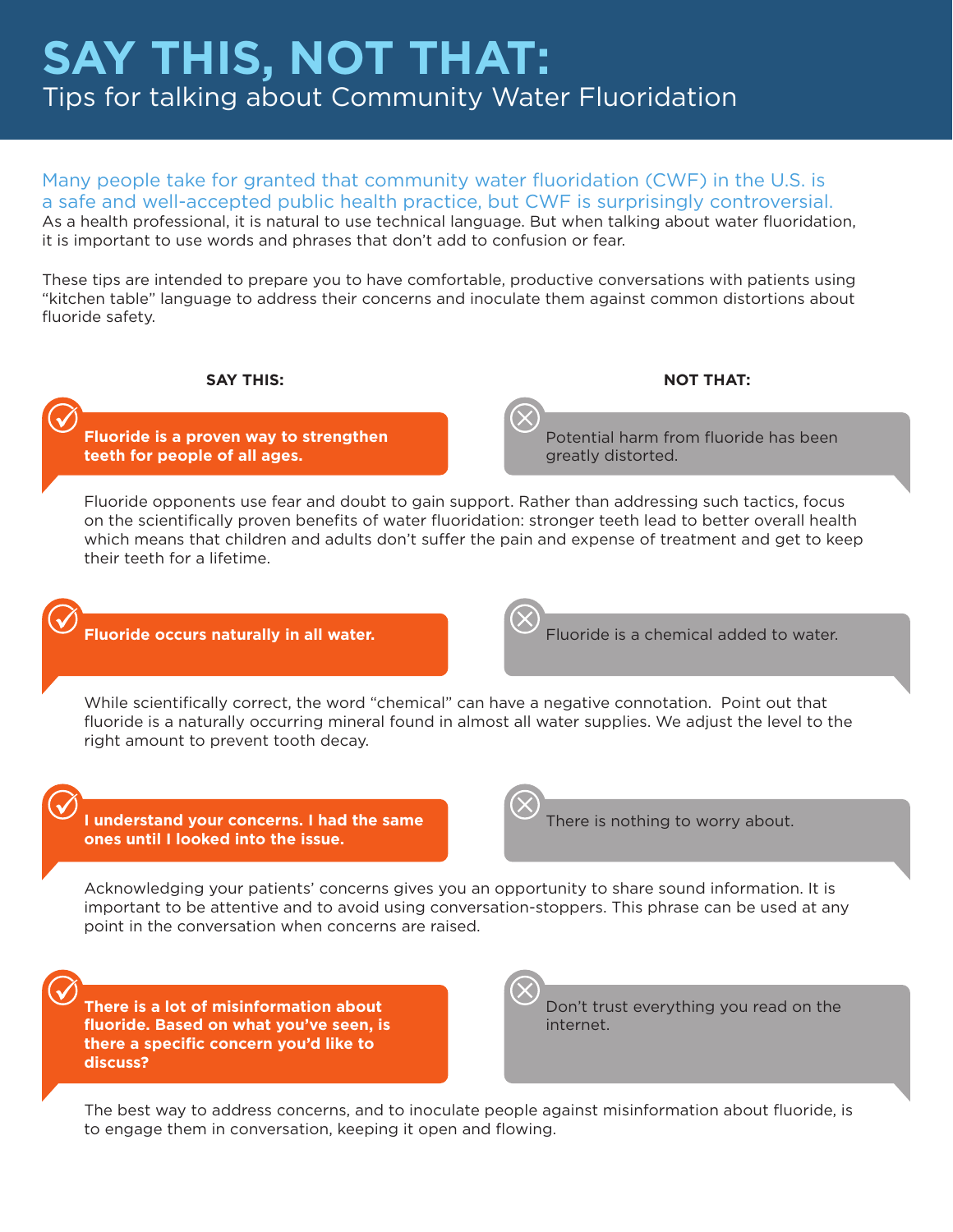Fluoride has been falsely associated with a wide variety of health concerns, and you may be asked to address some of them. The column on the left provides suggestions to promote open-ended conversations.

#### **CONCERN: FLUOROSIS**

**Dental fluorosis is a change in the appearance of the surface of the tooth. It doesn't hurt and it doesn't harm your health. In fact, it means teeth are strong. Let's talk about how to prevent it. I even have some information you can take with you. (See** *Fluorosis Facts: A Resource for Parents and Caregivers.***)**

## Very few people develop severe fluorosis.

The most common occurrences of fluorosis are "very mild" or "mild". Share the handout on Fluorosis, and take time to explain occurrence and prevention to parents and caregivers.

#### **CONCERN: INFANT FORMULA**

**It is perfectly safe to mix infant formula with fluoridated water, although it may increase the possibility of developing fluorosis in the permanent teeth of children who are fed only formula as babies.**

The risk of preparing formula with fluoridated water is that it may increase the chance of developing fluorosis in the permanent teeth.

Avoid using the word "risk." It is difficult to qualify in a brief encounter and may be the one word that the parent or caregiver remembers. Most fluorosis is very mild/mild. Less than 2% is moderate, and less than 1% is severe. For more information, see *Fluorosis Facts: A Guide for Health Professionals*. Share the accompanying handout, *Fluorosis Facts: A Resource for Parents and Caregivers*, and emphasize alternating tap and properly labeled bottled water.

#### **CONCERN: CANCER**

**The American Cancer Society, which tracks the research on things that may cause cancer, has found no connection between fluoride and cancer. I know that if it caused cancer, they would be the first to alert not only the medical community, but everyone." (See** *Fluoride Safety: A Guide for Health Professionals.***)**

Fluoride is not a known carcinogen.

While the phrase on the right is accurate, it does not encourage much conversation. Reminding the listener that a reputable organization such as the American Cancer Society has found no association between fluoride and cancer gives families additional reassurance. Share the parent handout *Common Questions About Fluoride: A Resource for Parents and Caregivers.*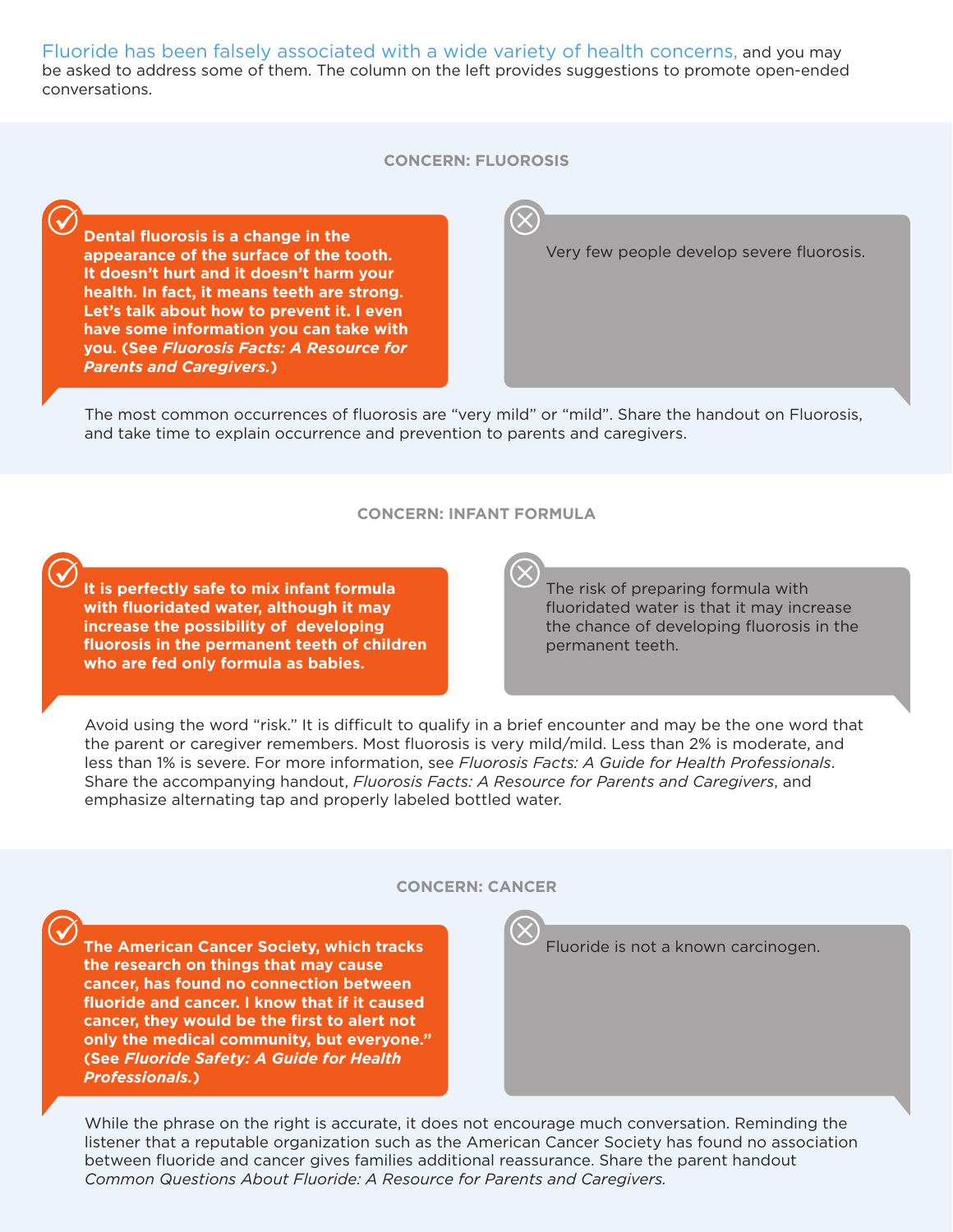**We used to think that this was true, but over time we have learned that our teeth benefit throughout our lives from being continuously bathed in fluoride. It makes them stronger.**

Actually, it works throughout the lifetime by incorporating into the saliva.

A more technical explanation may be needed depending on the audience, but start with a "kitchen table" approach to help everyone understand how it works.

#### **CONCERN: BOTTLED WATER IS SAFER**

**Community drinking water in the U.S. is some of the safest water in the world because there are local water operators whose job it is to maintain water quality. So, there is no health benefit to buying and drinking bottled water, and tap water is cheaper, too. If families prefer the taste of bottled water, advise them to look for fluoridated bottled water.**

You really don't need to worry about the safety of your water.

Different backgrounds lead people to distrust tap water so information about how our water's safety is maintained needs to be addressed. Let them know that using an activated carbon water filter to adjust the taste, if necessary, is less expensive and still lets them get the benefits of fluoride.

# **CONCERN: COST TO TAXPAYERS**

**The money we spend adjusting the fluoride level is saved when we don't have to pay for fillings. Some estimates actually say we save as much as \$38 for every \$1 we spend.**

It is actually very cost effective.

This is also a great time to share a story that demonstrates how much a cavity can cost over someone's lifetime or about the pain that is avoided when a cavity is prevented.

For additional resources and information, please visit [www.ILikeMyTeeth.org.](http://www.ilikemyteeth.org)





DEDICATED TO THE HEALTH OF ALL CHILDREN™